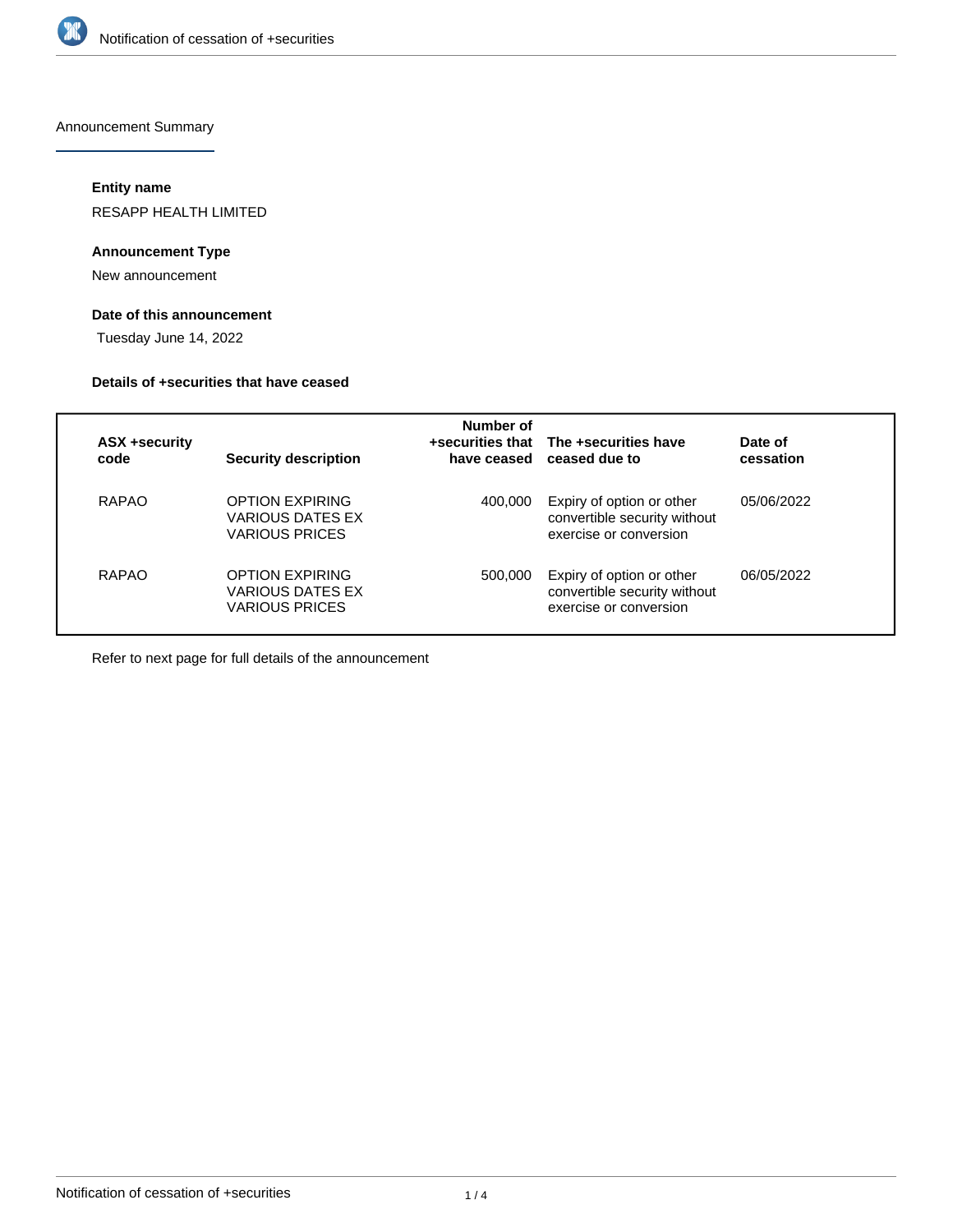

Part 1 - Announcement Details

# **1.1 Name of +Entity**

RESAPP HEALTH LIMITED

We (the entity named above) provide the following information about our issued capital.

**1.2 Registered Number Type**

ABN

**Registration Number** 51094468318

**1.3 ASX issuer code** RAP

# **1.4 The announcement is**

New announcement

# **1.5 Date of this announcement**

14/6/2022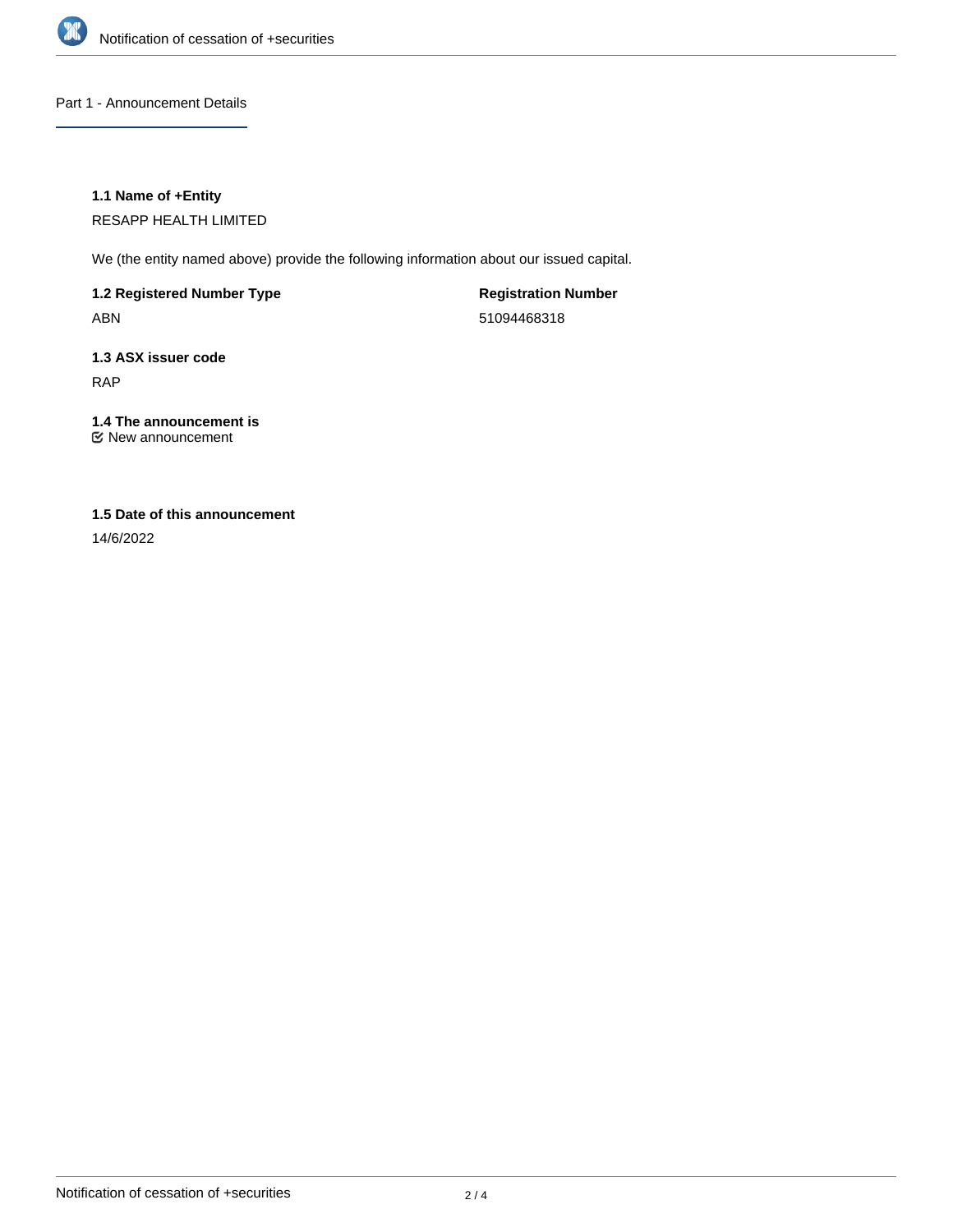

### Part 2 - Details of +equity securities or +debt securities that have ceased

# **ASX +Security Code and Description** RAPAO : OPTION EXPIRING VARIOUS DATES EX VARIOUS PRICES **Unquoted +equity securities that have ceased Number of securities that have ceased** 400,000 **Reason for cessation** Expiry of option or other convertible security without exercise or conversion **Date of cessation** 5/6/2022 **Is the entity paying any consideration for the cessation? Any other information the entity wishes to notify to ASX about the cessation?** 400,000 Options exercisable at \$0.19 expired on 5/06/2022 **ASX +Security Code and Description** RAPAO : OPTION EXPIRING VARIOUS DATES EX VARIOUS PRICES **Unquoted +equity securities that have ceased Number of securities that have ceased** 500,000 **Reason for cessation** No

Expiry of option or other convertible security without exercise or conversion

**Date of cessation** 6/5/2022

**Is the entity paying any consideration for the cessation?** No

#### **Any other information the entity wishes to notify to ASX about the cessation?**

500,000 Options exercisable at \$0.19 expired on 6/05/2022